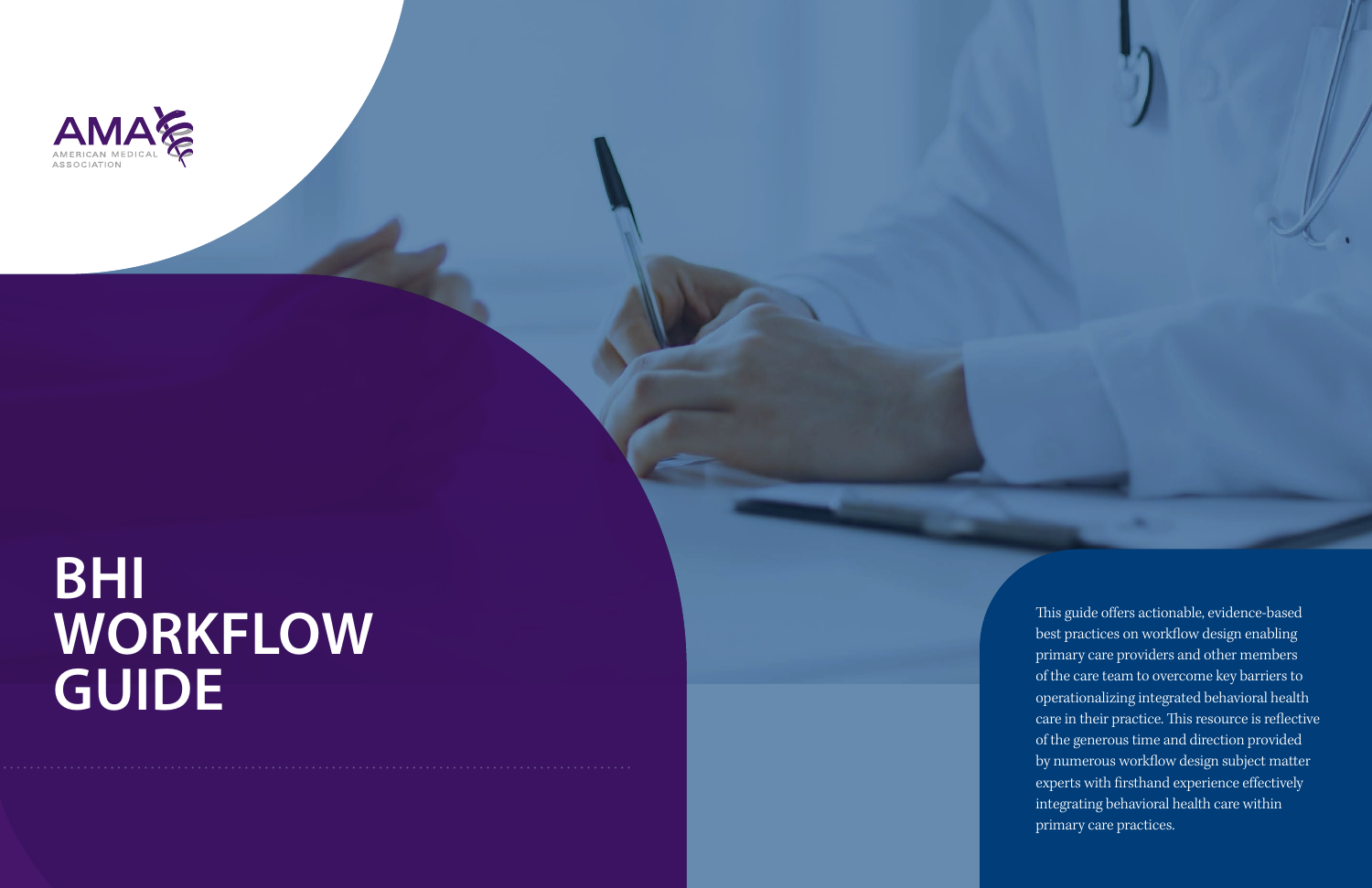# **Designing a BHI Workflow**

Depending on the practice size, patient population, current staff capabilities, technology, and resources, etc., one organization's behavioral health integration (BHI) workflow may look and feel different from another's. Within this resource, there are key considerations, examples, and tools to help teams create a workflow that works best for their practice while maintaining high-quality, equitable care for patients.

To begin crafting a workflow that is efficient and effective, consider the following key questions and work flow criteria:

#### **Technology**

- $\Box$  How and under what circumstances will telehealth be used, if at all, to deliver BH care?
- $\Box$  What other technologies (e.g., a patient intake solution or behavioral health caseload tracker/registry) are needed for seamless BHI, and how can all BHI staff have access to it? (*Tip*: [The AIMS Caseload Tracker](https://aims.uw.edu/registry-tools) offers two versions to choose from, depending upon practice and connectivity preferences.)
- $\Box$  Is there a patient portal? What kind of apps, if any, can be recommended to help patients track their behavioral health issues?
- $\Box$  How does current software meet data and record management needs? Is additional software required?

- $\Box$  Where does the patient wait to see a BH specialist if on-site?
- $\Box$  How is privacy ensured in this waiting area?
- $\Box$  Where does the patient go when connecting with a BH specialist virtually?
- $\Box$  What kind of privacy protections are required for virtual visits?

- $\Box$  Are the appropriate  $\overline{\text{codes}}$  $\overline{\text{codes}}$  $\overline{\text{codes}}$  available in the EMR system?
- $\Box$  Who manages BHI coding, submission of claims, documentation, and policies?
- $\Box$  How might on-site IT, billing, and/or coding team members, if available, help in the initial planning to support building a streamlined documentation workflow (e.g., templates, built-in encounter forms with CPT codes to choose from, software needs, etc.)?



 $\Box$  How are patients initially informed of the practice's integration of behavioral health care? (*Tip*: Consider hanging posters in the restroom, break room, and treatment rooms to encourage patients to share any BH concerns they may have with the PCP.)

 $\epsilon$ 

 $\Box$  Who is responsible for updating and providing patientfacing information about BHI on an ongoing basis?

#### **Setting Logistics**

#### **Billing and Coding Procedures**

- $\Box$  What is the protocol and plan in place to manage a patient in crisis, such as domestic abuse, homicidal ideation, abuse, etc.?
- $\Box$  What is the protocol and plan in place to manage if more than one patient is in crisis? How is this prioritized? Where do they wait to meet with a BH specialist?
- $\Box$  What is the protocol and plan in place to manage a patient who is experiencing a crisis due to a substance use disorder?
- $\Box$  What is the protocol and plan in place to manage a patient who has been identified as being at a moderate or severe/imminent risk of suicide?
- $\Box$  Who is responsible for safety planning for patients at severe/imminent risk of suicide and/or overdose?
- $\Box$  Who develops and maintains a referral list with contact information for higher-level care?

- $\Box$  How is patient and staff feedback collected and used to iterate on and improve the BHI workflow?
- $\Box$  Which members of the staff are providing feedback?
- $\Box$  Who is responsible for responding to and acting on feedback received?

#### **Patient Communication and Feedback**

- $\Box$  What kind of staff does the practice need? (Consider clinical staff and administrative staff for daily operations, clinical care, and data/record management, as well as patient demographics, financial considerations, and practice setting. Check out [The](https://bit.ly/3npQHtO)  [BHI Compendium](https://bit.ly/3npQHtO) for different models to consider.)
- $\Box$  Are any key roles unfilled? Is additional training needed?
- $\Box$  Who will verify insurance eligibility and obtain authorization?
- $\Box$  Who manages the transition between physical and BH care services, if needed?

- $\Box$  Does staff need to be trained to screen for BH issues? Who needs to be trained? Who will provide the training?
- $\Box$  Is training provided on basic phone crisis management, information gathering, and service descriptions? If so, who needs to undergo this training?
- $\Box$  Is escalation training provided to all staff members?
- $\Box$  Is training provided on how to code for BHI services?
- $\Box$  Is mindfulness and compassion training provided to providers? (*Tip*: Trainings are available from [The Stanford](http://ccare.stanford.edu/about/mission-vision/)  [Medicine Center for Compassion and Altruism Research](http://ccare.stanford.edu/about/mission-vision/)  [and Education,](http://ccare.stanford.edu/about/mission-vision/) [UC San Diego Center for Mindfulness,](https://medschool.ucsd.edu/som/fmph/research/mindfulness/Pages/default.aspx) and [UMass Chan Medical School Center for Mindfulness](https://www.umassmed.edu/psychiatry/education/mindfulphysicianleadershipprogram/general-mindfulness/).)

#### **Protocols for Crises**

- $\Box$  How, and at what frequency, will the staff discuss BH caseloads? (See the [BH Orientation Checklist](#page-3-0) and [BH](#page-3-0)  [Huddle Agenda](#page-3-0) included at the end of this resource.)
- $\Box$  How will patient updates be communicated to the integrated care team?
- $\Box$  How is information documented so that it is visible and can be considered by the provider at patient appointments?

#### **Patient and Staff Feedback**

## **General Considerations**

## **Staffing**

#### **Training**

#### **Handoffs**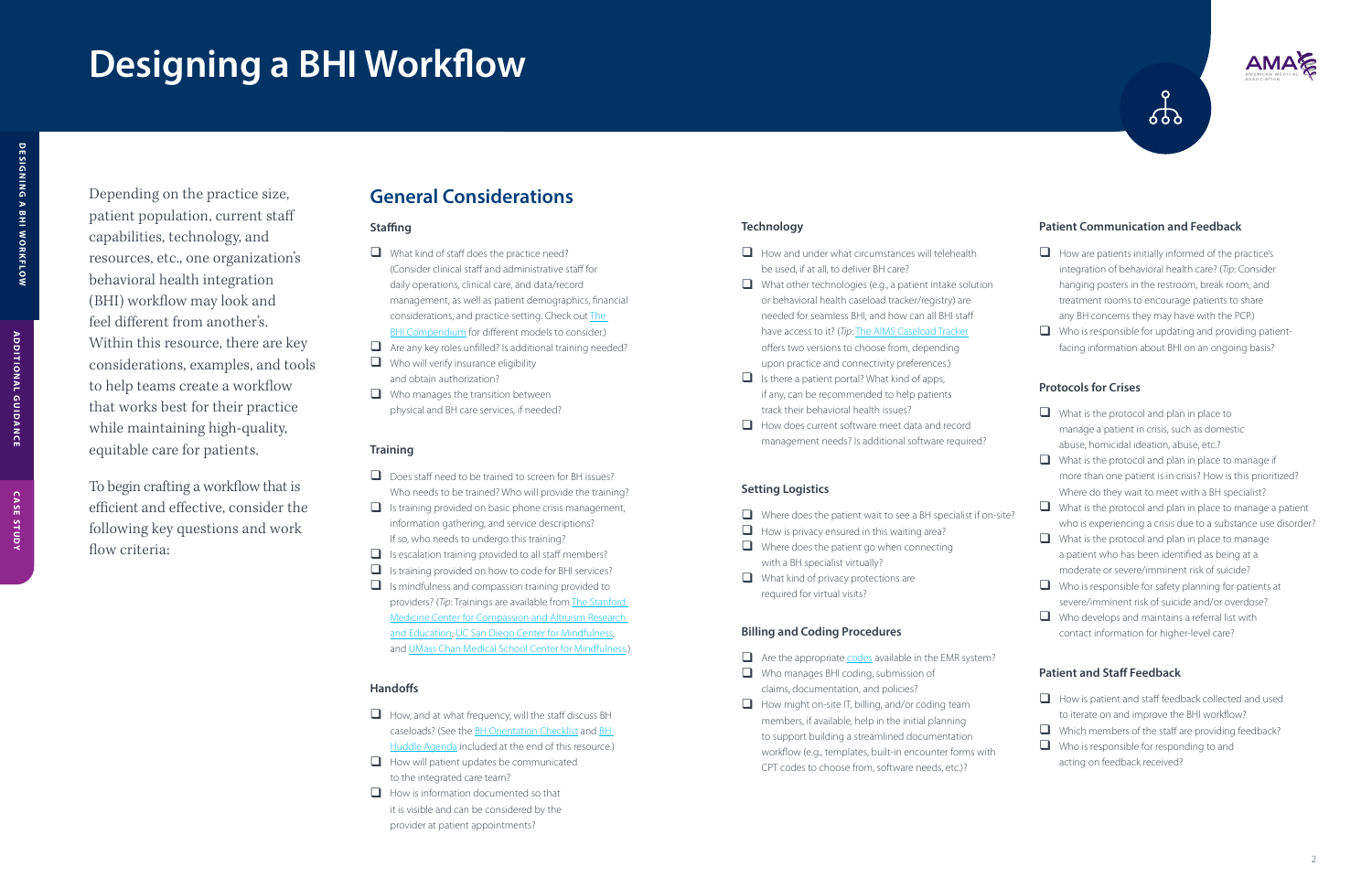# **Designing a BHI Workflow**

# **TIP:**

**Download the editable [Workflow](https://www.ama-assn.org/BHIworkflow-plan)** 

**[Plan](https://www.ama-assn.org/BHIworkflow-plan)** to create your own workflow based on your responses above.

# **Identify and Engage Patients**

- $\Box$  How and when will patients complete the initial BH screening?
- $\Box$  Is staff training required to screen patients properly for BH conditions?
- $\Box$  How are previous psychotropic medication records requested or obtained via a prescription drug monitoring program (PDMP) or pharmacy?
- $\Box$  Who will identify functional impairments and problematic symptoms?
- $\Box$  Who will diagnose a BH condition?
- $\Box$  How is that information shared across the integrated care team?
- $\Box$  How is the BH specialist engaged and introduced to the patient?

- $\Box$  How is education provided to the patient before a treatment plan is established so they can make an informed decision to engage/provide consent?
- $\Box$  How is the treatment plan written to reflect the patient's participation in and approval of the planned intervention(s)?
- $\Box$  Who prescribes psychotropic medication if deemed clinically appropriate? (*Tip*: The [Psychopharmacology How-To Guide](https://www.ama-assn.org/BHIpsychopharma) can be referenced here for more detailed information.)

(*Tip*: [A BH Specialist Introduction Script](#page-3-0)  can be referenced here.)

- $\Box$  When is patient consent to meet with a BH specialist, receive a BH assessment, and proceed with treatment requested and obtained?
- $\Box$  How will a BH assessment be conducted, and by whom?

# **Identify and Initiate Treatment**

- $\Box$  How does the integrated care team track and communicate patient strengths, needs, abilities, preferences in treatment, and challenges or barriers to treatment engagement?
- $\Box$  How are individual care outcomes monitored and recorded to measure progress/improvement?
- $\Box$  How are measurement-based care tools used to plan for discharge?
- $\Box$  How often and what kind of follow-ups are scheduled (visits with the PCP or BH specialist)?
- $\Box$  How are non-adherent or disengaged patients reengaged with the BH treatment plan?

- $\Box$  How are changes in the treatment plan considered in advance of needing them?
- $\Box$  How are treatment plan adjustments decided upon with the patient when needed?
- $\Box$  How are changes in the treatment plan determined, implemented, and communicated across the integrated care team?

# **Manage Treatment Plan and Track**

# **Proactively Adjust Treatment if Patients are not Responding**

# **BHI Workflow Examples**

Here are two detailed workflow examples for different BHI models:

- facility, potentially with shared spaces.
- shared patients.

Please note, the workflow may look different depending on the practice, staffing, and resources; however, the general sequence of actions is often consistent. Feel free to adjust to fit practice needs, workflows, and resources.

**ADDITIONAL GUIDANCE**

**ADDITIONAL GUIDANCE** 



**1.** [Co-location or Integrated care model.](https://bit.ly/3vOLhfP) Physicians and the BH specialist are physically located in the same

2. [Coordinated care model.](https://bit.ly/3EzjeEz) BH specialists work in different health care settings and exchange information about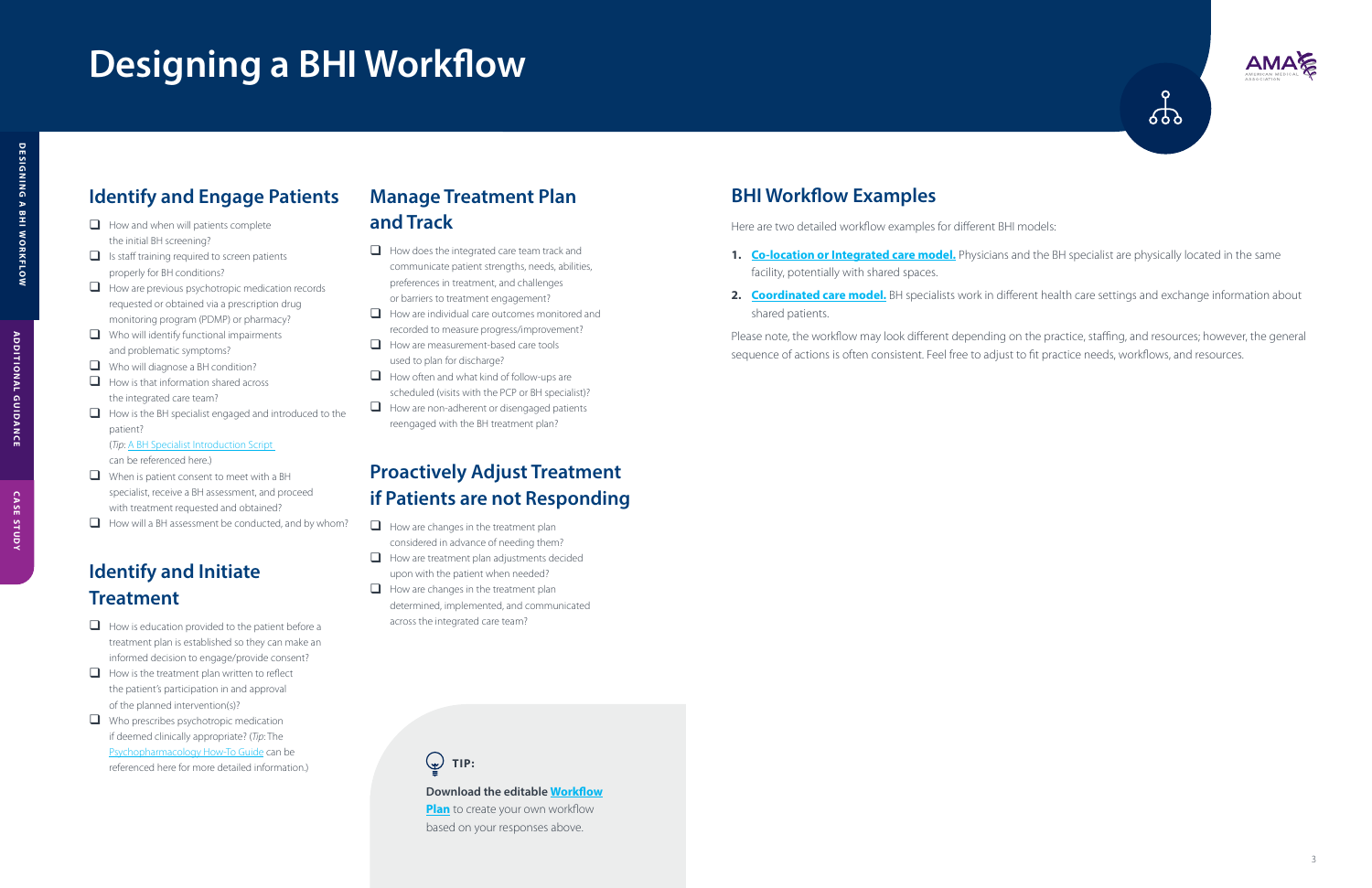# <span id="page-3-0"></span>**Additional Guidance**

- What I hear you saying is that [reflect what patient has shared]. I have an idea about what can help.
- I work with a group of BH specialists I'd like to introduce you to.
- They can meet with you fairly quickly to address some of the challenges you're experiencing with [insert BH issue].
- They have a lot of experience in this field and would enhance the care you receive.
- We work together as a team, and I will remain looped in and connected to your care.
- Do I have your permission to bring them into the conversation/connect you to them?

° Consider involving the leadership team, connecting BHI to the practice's goals, sharing a patient story, etc. • Create a shared version for the integrated care team (*Tip*: The AIMS Center's Creating a Shared Vision for

### **KICK-OFF & MAKE INTRODUCTIONS** *(10-20 mins.)*

- Share agenda and ground rules
- Introduce team members within primary care and BH
- Conduct a team-building activity

## **ALIGN ON VISION** *(45 mins.)*

- Generate enthusiasm for BHI:
- 
- [Collaborative Care](https://aims.uw.edu/sites/default/files/1%20Create%20a%20Shared%20Vision%20for%20CoCM_110120.pdf) resource can be used as a guide.)

## **WALK-THROUGH THE BHI WORKFLOW** *(30 mins.)*

- Share the established BHI workflow. (*Tip*: Consider sub-dividing groups by roles upon review.)
- 
- Edit the BHI workflow based on team feedback and preferences.

• Define BHI language within the workflow (e.g., any lexicon that may be new or considered vague).

#### **DEFINE ROLES & RESPONSIBILITIES** *(15 mins.)*

° Consider guidelines such as: when in doubt, overcommunicate to your team members, consider all perspectives, take responsibility for being understood, speak up if there are misunderstandings, support

- Clarify roles and responsibilities of the physical and BH team. ° Relate team member expectations to the team's overall vision.
- Create team communication guidelines.
- one another as part of one BHI team, etc.
- "practice styles," roles, and responsibilities outside of BHI.





# **ADDITIONAL GUIDANCE ADDITIONAL GUIDANCE**

• Have physical (clinical and non-clinical) and BH team (if in-house) shadow team members so they get to know

# **BH Specialist Introduction Script**

The following is a sample script to introduce a patient to the integrated program and member(s) of the integrated care team. It's recommended not to read this verbatim but rather to make the following points in your own words.

## **BH Huddle Agenda**

Regular team huddles support the building and maintenance of a strong relationship between the physical health and BH teams, one of the keys to an effective integration program. Huddles foster communication and relationship building and reinforce the benefits of an integrated practice. The frequency and length of huddles will depend on team size, available space (if in-person), and resources. (*Tip*: Some practices choose to have short huddles twice daily, before and after the clinic. Others may have longer weekly huddles.)

Here is a list of items that can be included in an integrated care team huddle agenda:

- $\Box$  Review of patients scheduled for that day.
- $\Box$  Provide relevant updates about patients seen that week.
- $\Box$  Discuss challenging patient cases.
- $\Box$  Review patients experiencing a crisis from last week or in the Emergency Department.
- $\Box$  Surface workflow challenges or other systems-level issues.
- $\Box$  Conduct quality improvement activities.

## **BH Orientation Checklist**

A BHI orientation helps the physical and BH team members build and strengthen relationships and establish trust. A well-designed orientation is a key component of what makes BHI a success. While the BHI orientation may vary in structure and timing depending upon the practice, it's important that team members have some dedicated time together to become familiar with BHI, the BHI workflow, and each other.

Here's an example BHI orientation agenda: